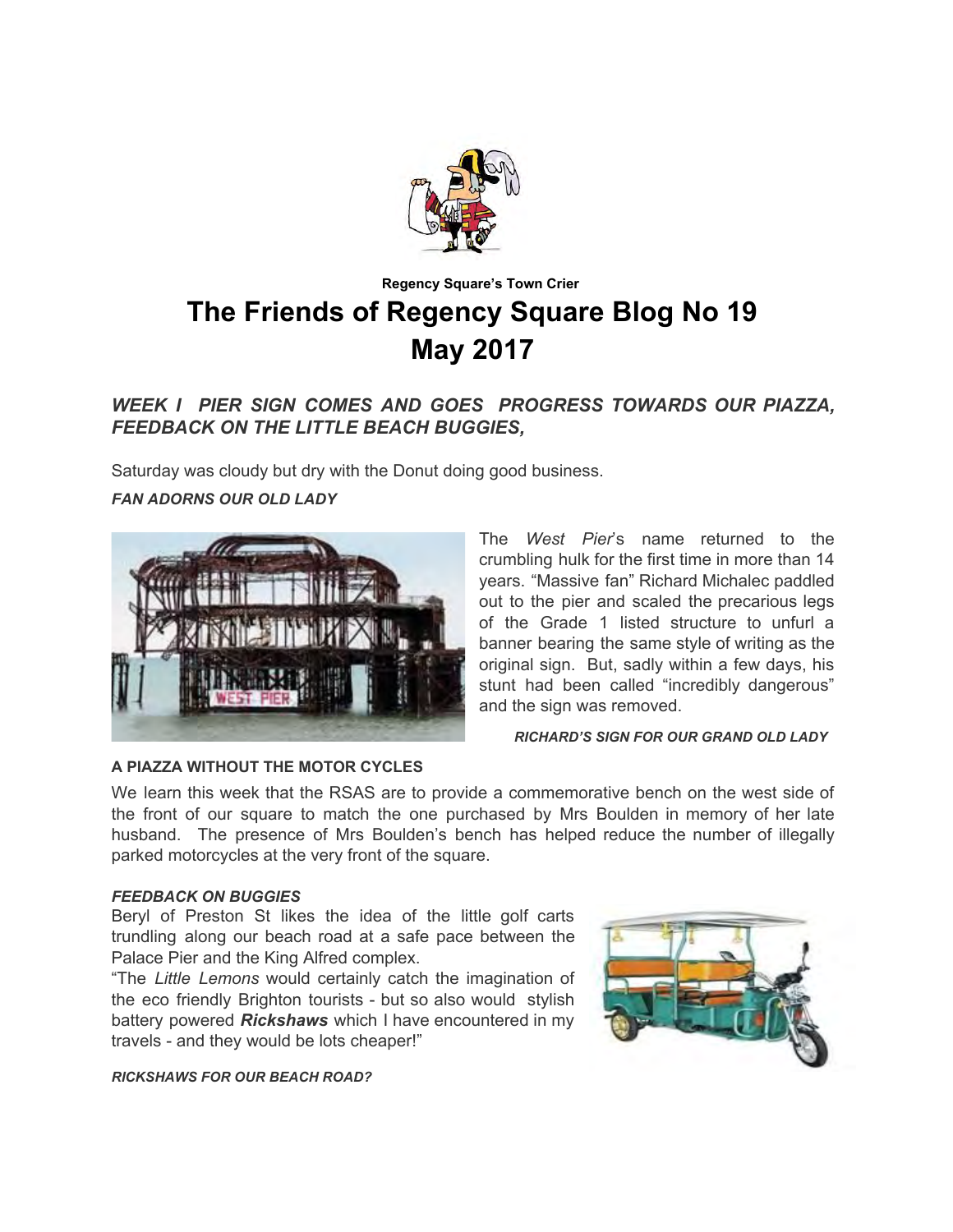## *WEEK 2 FESTIVAL BEGINS - BUT YOU WOULDN'T KNOW IT HERE, DOGS IN OUR TOP GARDEN?*

Brighton Festival begins and we have a sunny Saturday morning. Sadly there is no sign of any festival activity or signage at Brighton's new focal point for tourists - namely the *i360*. Surely there is room in the very large box office for one of the desks to be given over for Festival bookings and publicity. There are many other occasions when an extra focal point for Information and bookings would be very useful for the many thousands of extra tourists the *i360* will attract

This will often be their first stop on a tour of all Brighton's attractions and an *Information Point* here would be very useful. It will also help the new attraction to become more integrated into our community.

### *DOGS IN OUR TOP GARDEN?*

We learn that residents of Norfolk Square are considering making their square dog-friendly again. They wish to encourage responsible dog owners to enjoy their newly planted square and the present exclusion of dogs is not working anyway.



With new bins and their new *inclusive* approach the residents of the square think this might be a step in the right direction. Palmeria Square/Adelaide Crescent has already shown that a dog friendly approach is not abused and it might help with our antisocial problems if we also allow responsible dog owners in our beautiful top garden as well as the rest of our square. They would set a good example.

What are your views?

#### *PELLEAS HOPES WE WILL BE DOG-FRIENDLY!*

## *WEEK 3 NEW MAN FOR BA 1360 KEEP FIT CLASSES ON REGENCY SQUARE, HANDYMAN NEEDED FOR TUNNEL TEAM, PUZZLING NEW EVENT SPACE*

Saturday - the day before the big football parade - was dry and sunny.

We learn this week of *BAi360's* appointment of a new CEO. He is Steve Bax from *English Heritage* and he starts in July.



The *Metropole LivingWell Health Club* have provisionally scheduled their outdoor *Keep Fit* activities on Regency Square beginning early June. On **Mondays** (Box Fit), **Wednesdays** (Circuit Training) and **Fridays** (\*HIIT Training) and these will be at 1800 - 1900 hrs. On **Thursdays** The Run Club will be from 0800 - 0900 hrs.

*HIGH INTENSITY TRAINING " PHEW - I SHOULD SAY SO!"*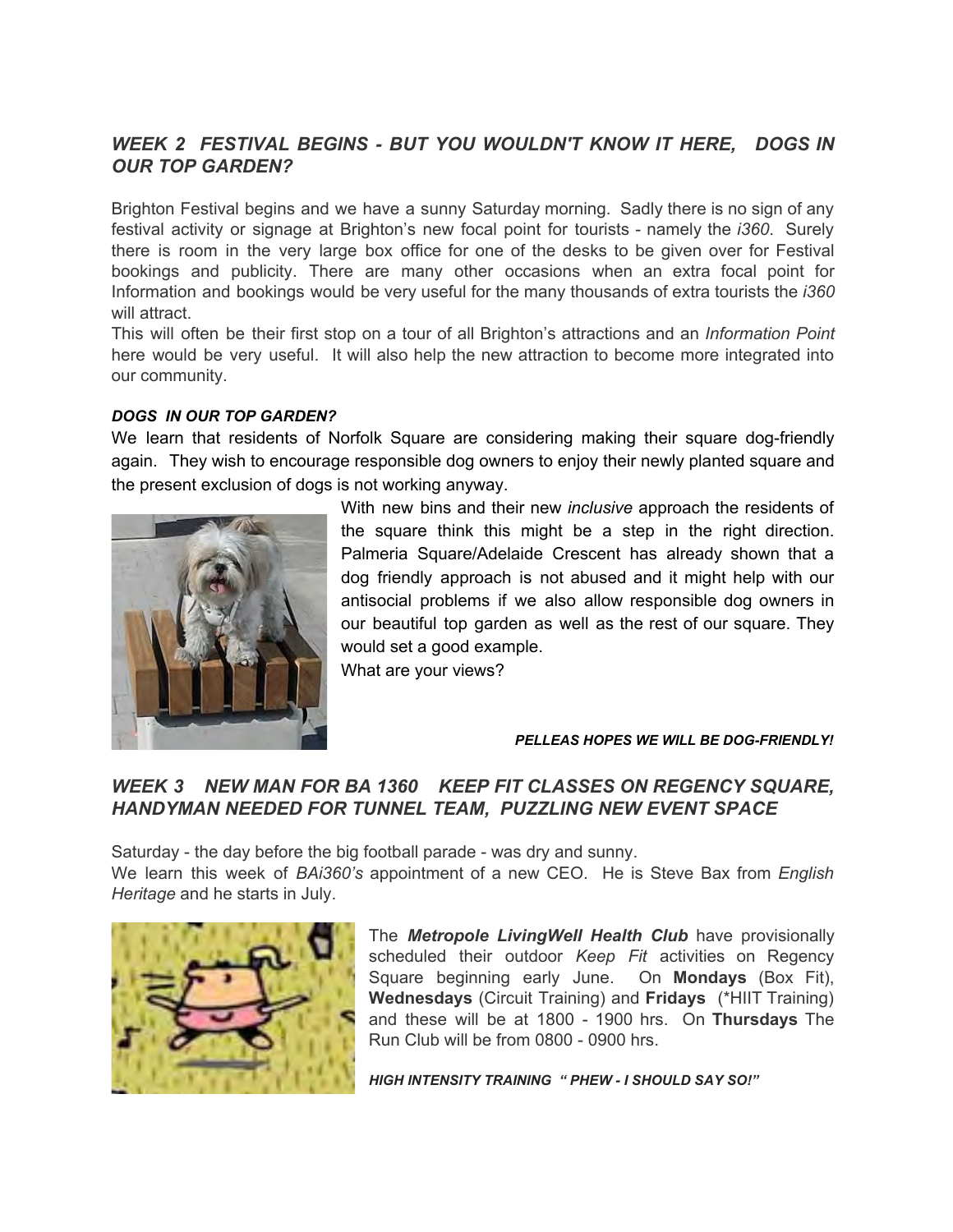(\***HIIT**, or *high-intensity interval training,* is a training technique in which you give all-out, one hundred percent effort through quick, intense bursts of exercise, followed by short, sometimes active, recovery periods. This type of training gets and keeps your heart rate up and burns more fat in less time.)

The *Friends* hope that our less-than-*svelte* residents can keep up!

They have special rates for Regency Square residents and a day rate of £4 will apply for the *Keep Fit* sessions. These will be subject to weather and availability.

#### *HANDYMAN REQUIRED*

Our Beach Tunnel will soon be open and when it is we will be commencing our growing exhibition of community photos and prints.

We need a *handyman (with basic carpentry skills)* to join our tunnel team to price up and fix the 8 x 4 boards to the tunnel walls so that we can offer exhibition space to local societies and groups.

This will be occasional paid work in Brighton's first Community Subway Exhibition of its type. Please apply to the *[friendsofregencysquare@gmail.com](mailto:friendsofregencysquare@gmail.com)*

#### *"WHAT'S IT ALL ABOUT?"*

Comment overheard from bystander seeing the new *Event Space* on the east side of the *i360* for the first time. The white paving stones and grey lines are certainly very striking - toning in with the colour of the predominantly white and grey i360 colour scheme.



*THE NEW EVENT SPACE* 

It will be interesting to see what kind of *event* or activity it attracts. Clearly the Council are hoping that the space will be booked for performances or other events.to boost their funds. With a programme of events alongside the nearby *Bandstand* it is unlikely that the Council will take on the programming themselves.

So the Craft Arches alongside are worried that inevitably the space will just be used by skateboarders - for the flat surface is very attractive for them.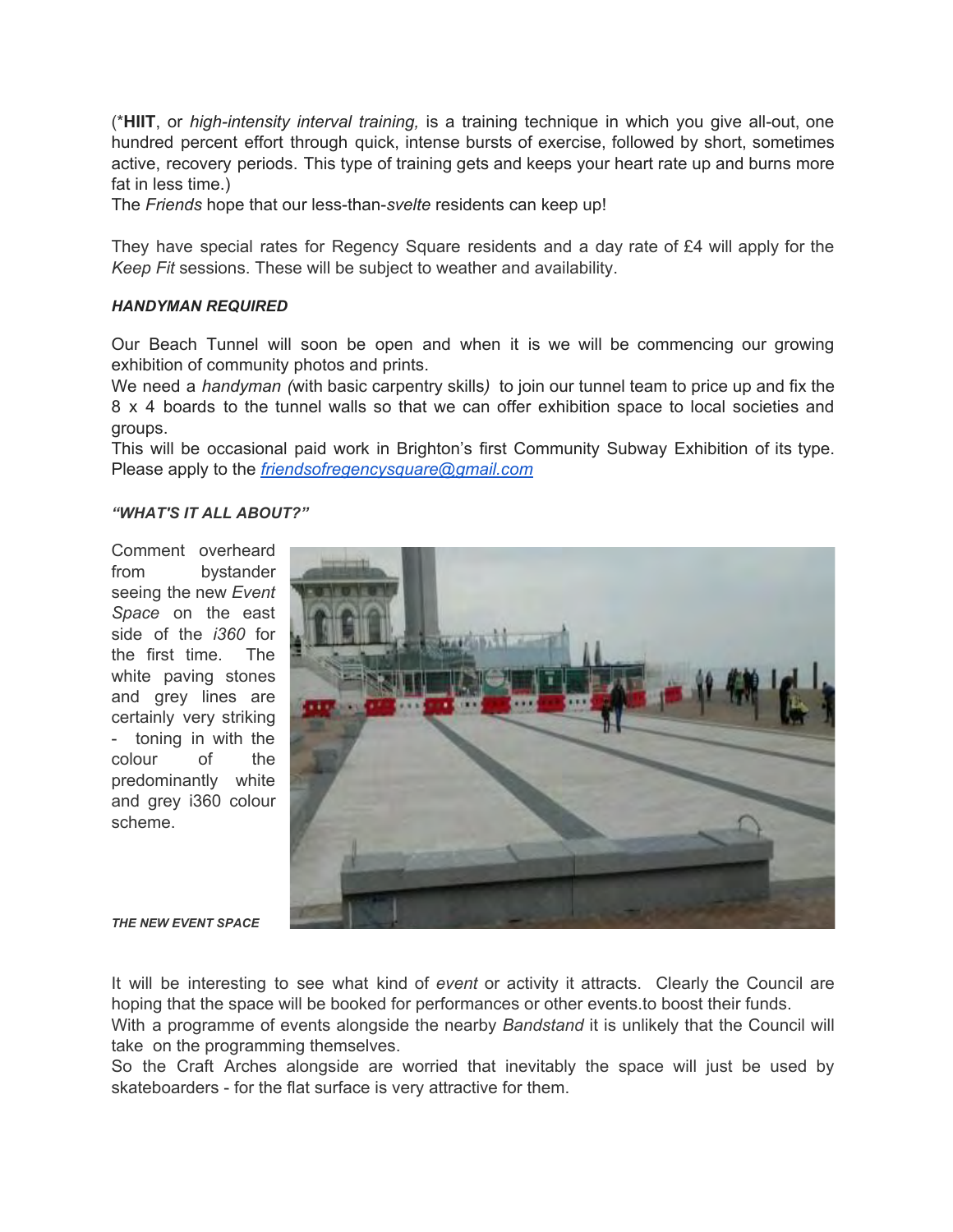## *WEEK 4 NEW WEST PIER PIAZZA TAKING SHAPE,*

Dry Saturday with Donut very busy but upper esplanade empty and locked.

Work has begun on a *Golden Spiral* of West Pier pillars which will form the centrepiece of a new



seafront square alongside the i360 called the *PIAZZA*. The artwork made from 24 of the pier's original cast-iron columns will feature a central plaque commemorating the work and life of West Pier creator Eugenius Birch.

 **WEST PIER PIAZZA** 

The columns seem to cry out for something new to support and perhaps a structure mounted on top of them could reflect their original supportive role and, at the same time better define the spiral shape.

How about a competition to design such a structure on top of the columns which could be used for all sorts of things or maybe they could be offered individually for sale to West Pier enthusiasts to be used as flower pedestals?

A nice way to add colour to the area perhaps?

Please let us have your thoughts on the spiral of columns.

The western end of the new Piazza will also eventually be home to a new Heritage Centre for the *West Pier Trust* which in the meantime has been paved in white to match the *Event Space*  on the other side of the i360. The square is due to open later in the summer.

## *WEEK 5 CRAFT NEIGHBOURS MOVING IN, WOODEN TOPS AND FREE BA DECKCHAIRS,*

Bank holiday weekend following a week dominated by the Manchester bomb.

Strangely on Saturday the upper esplanade is again locked and empty with customers entering and exiting the Donut down at beach level.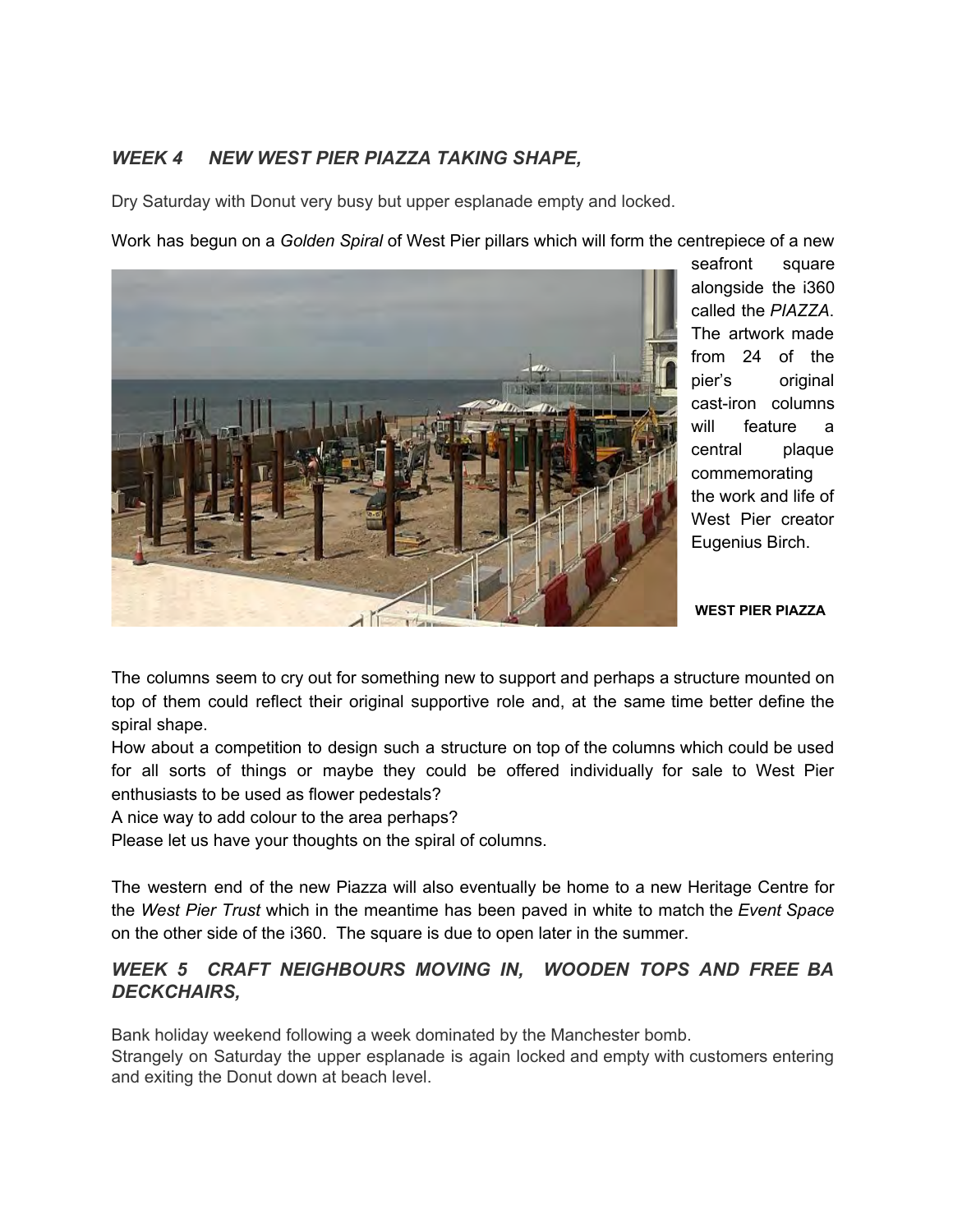It is not clear whether the decision to close the upper esplanade has to do with the weather, the whims of the staff or perhaps a security aspect -in the light of recent events.

It remained closed for the whole Bank Holiday weekend and begs the question of whether entrance and exit to the pod should always be at beach level.

## *CRAFTY NEIGHBOURS*

This weekend more Craft Arches on the east side of the i360 are being opened.

There is developing a sizeable community around the base of the i360 and surely now is the time for the managers of the *BAi360* to start up again the community feedback meetings that were discontinued when the attraction opened.

*NEW DECKCHAIRS AT BEACH LEVEL*

New this week pukka slatted wooden tops on the terror prevention blocks and also free<br>BA deckchairs deckchairs down on the lower level.

Let's hope this deckchair gesture could eventually be extended to the upper esplanade which so often is underused?

 **FREE DECKCHAIRS** 

# *CAMPAIGN RECAP AND PROGRESS - A MONTHLY ASSESSMENT. MAJOR LANDSCAPING VERSUS COMMUNITY GARDENING FOR REGENCY SQUARE?.*

----------------------------------------------------------------------------------------------------------------------------

Norfolk Square has recently had a *Planting Day* amid a blaze of publicity and with local MP Caroline Lucas leading a team of local enthusiasts in planting 400 new plants and shrubs. These were purchased with a Council grant and very successful crowd funding among local businesses.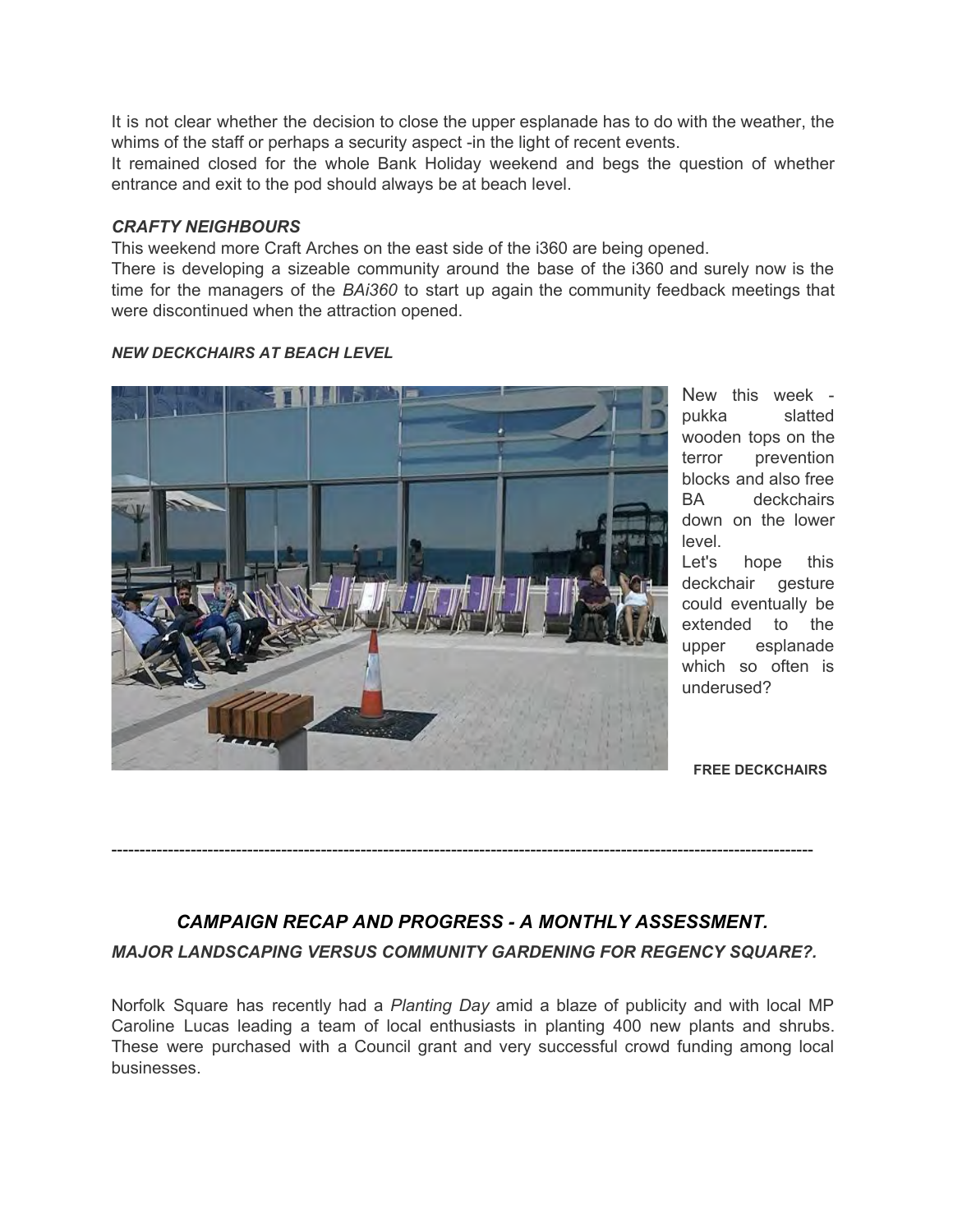The planting scheme was provided by a local garden designer who provided the plants at cost and the crowd funding was so successful that they have embarked on a 3 year plan which will ensure funding for maintenance and also new lighting.

The *Friends* believe that this could be the way forward for *Regency Square* and it may be the time to encourage local



gardeners

We fear that putting everything on hold until the possibility of funding from the *i360* has discouraged local gardening enthusiasts and in this regard we differ from the approach of the *RSAS* who continue to wait for funding for major relandscaping. This has been talked about for more than a decade.

We believe that there is not enough support for major relandscaping and that, like Norfolk Square, we should now start to gain the support of local businesses for our own community based initiative.

This would improve planting, (a designed *Planting Project* for the top garden perhaps?) stonework maintenance/improvements and new lighting especially in the front garden which has been very neglected.

Regency Square is a public square belonging to all of us and not just the subscribers of the local *special interest* groups such as *the West Pier Trust* and the *RSAS.* 

An *inclusive* approach is what our free *Friend*s group stands for and we would encourage participation in all the activities on the square by all who use it - including tenants and hotel guests.

Norfolk Square has shown the way and the very generous grant they have received indicates that the Council favour this *non-exclusive* approach in a public space.

In the light of the anti-social behaviour evident in all our squares Norfolk Square have shown courage and resolve in adopting such an approach. We wish them well.

Whether we ask for gardening funds from the Council, the *i360 community monies* or through crowd funding the *Friends* believe we stand a bigger chance of success if we adopt the *inclusive* approach.

We also believe we should limit our request to a much more affordable planting and maintenance scheme rather than complete relandscaping which has already been given the thumbs down in a recent survey.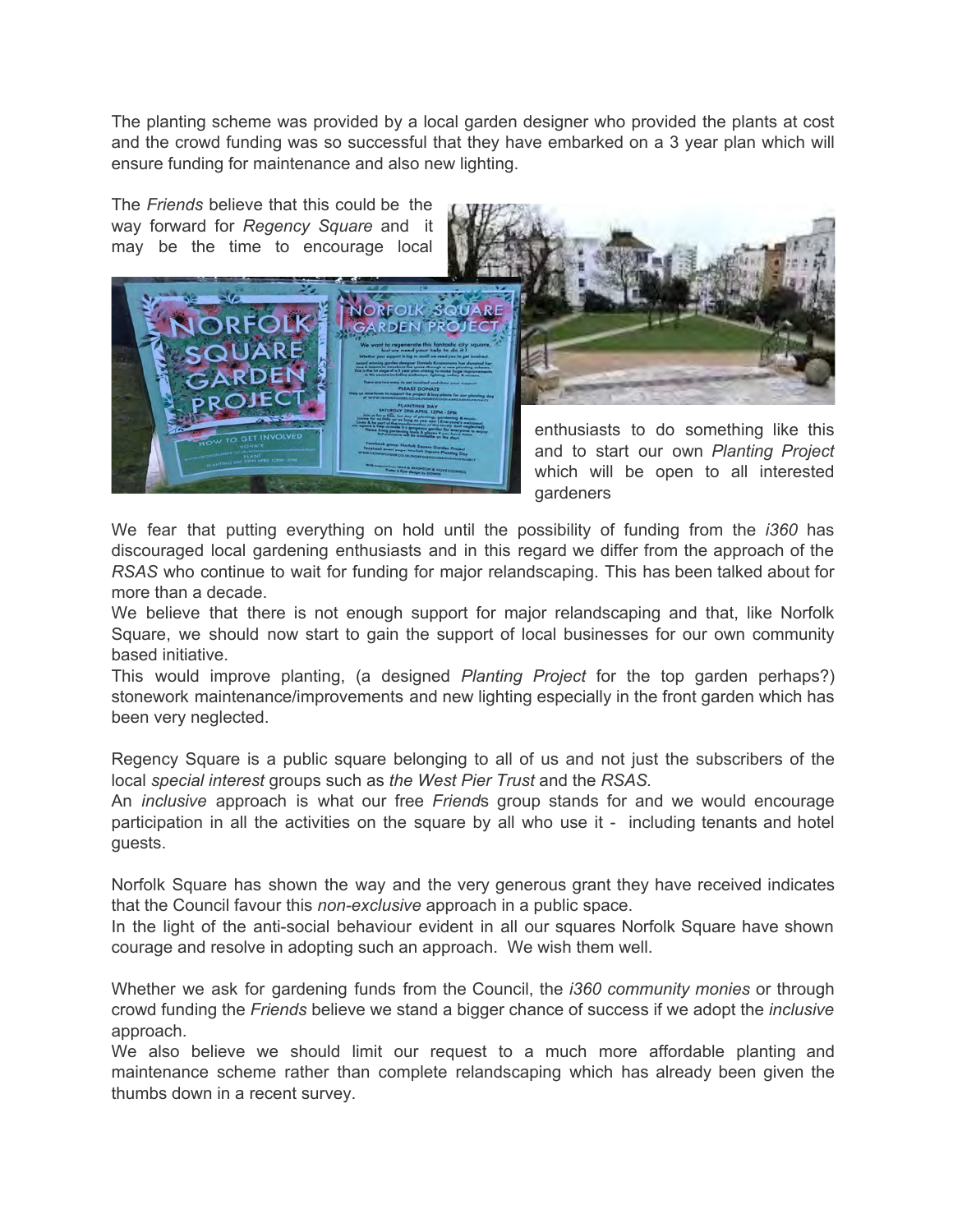If recent designs by the celebrity gardener Diarmuid Gavin were so little appreciated the new design proposed by the Council seafront landscaper (responsible for the controversial new E*vent Space* alongside the i360) is even more unlikely to find favour and more time will be wasted.

And this is always assuming that the public would be invited to comment on the design (which is not the case with seafront designs.

Please let us have your views.

Next issue - an open letter to the new CEO of BAi360 **NEIL ROSBOROUGH 29/5/2017**